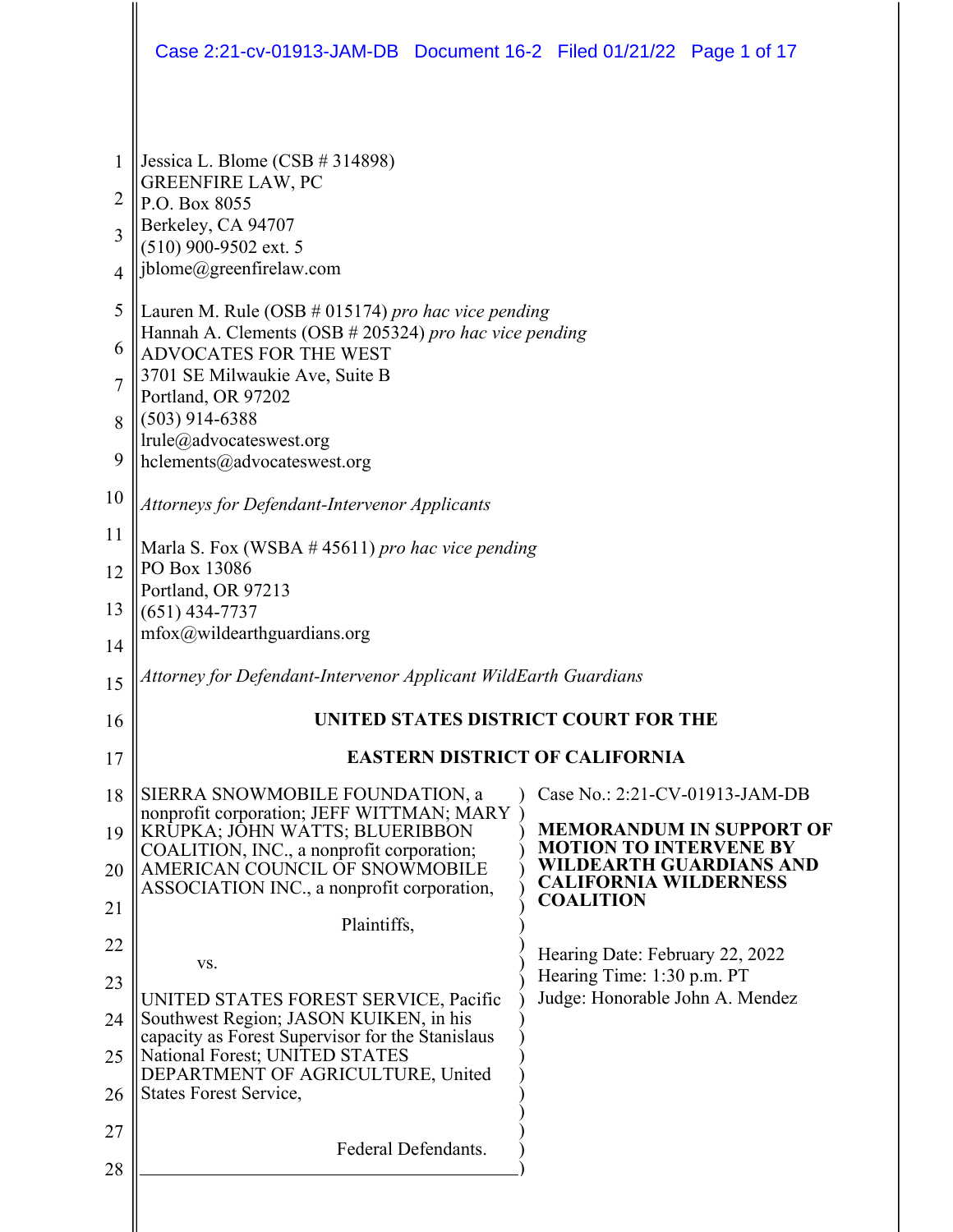1

#### **INTRODUCTION**

2 3 4 5 6 7 8 A group of snowmobile organizations and individuals filed suit in October 2021 challenging the United States Forest Service's ("Forest Service") Stanislaus National Forest Over-Snow Vehicle ("OSV") Use Designation Record of Decision ("ROD" or "Decision"). WildEarth Guardians and California Wilderness Coalition (collectively, "Conservation Organizations") move to intervene in this litigation to defend the Forest Service's lawful designations for over-snow vehicle use in most of the Stanislaus National Forest (hereafter, "Stanislaus" or "Area") and to bring narrow crossclaims raising new challenges to the Decision.

9 10 11 12 13 14 15 16 17 18 19 20 Conservation Organizations seek to enter this lawsuit to protect their interests in wildlife, habitat, and quiet winter landscapes in and around the Area from adverse impacts of OSV use. Participation in this litigation will allow Conservation Organizations to, primarily, defend the new approach to regulating OSV use in the Stanislaus required under the agency's Travel Management Rule––shifting from a default open unless designated closed approach to a closed unless designated open approach. The Forest Service's new winter travel plan for the Stanislaus uses a mostly balanced approach to designating some of the Area for OSV use while preserving the remainder for wildlife, undisrupted habitat, and non-motorized recreation use. However, the new plan fails to provide important protections in a few key areas for four imperiled wildlife species, and thus Conservation Organizations also seek to bring narrow cross-claims regarding a few of the Forest Service's OSV designations that occur in occupied and high-quality habitat of endangered, threatened, and sensitive wildlife species.

21 22 23 24 25 26 27 28 Conservation Organizations are entitled to intervene as of right under Federal Rule of Civil Procedure 24(a) because they satisfy all of the intervention factors. As discussed below, their motion is timely, they have long-standing interests in protecting wildlife, habitat, and nonmotorized recreation from impacts of OSV use, those interests could be harmed by a decision in Plaintiffs' favor, and the Forest Service will not adequately represent Conservation Organizations' interests, particularly with respect to the proposed cross-claims. Conservation Organizations also meet the test for permissive intervention under Federal Rule of Civil Procedure 24(b), and this Court should exercise its discretion and grant permissive intervention.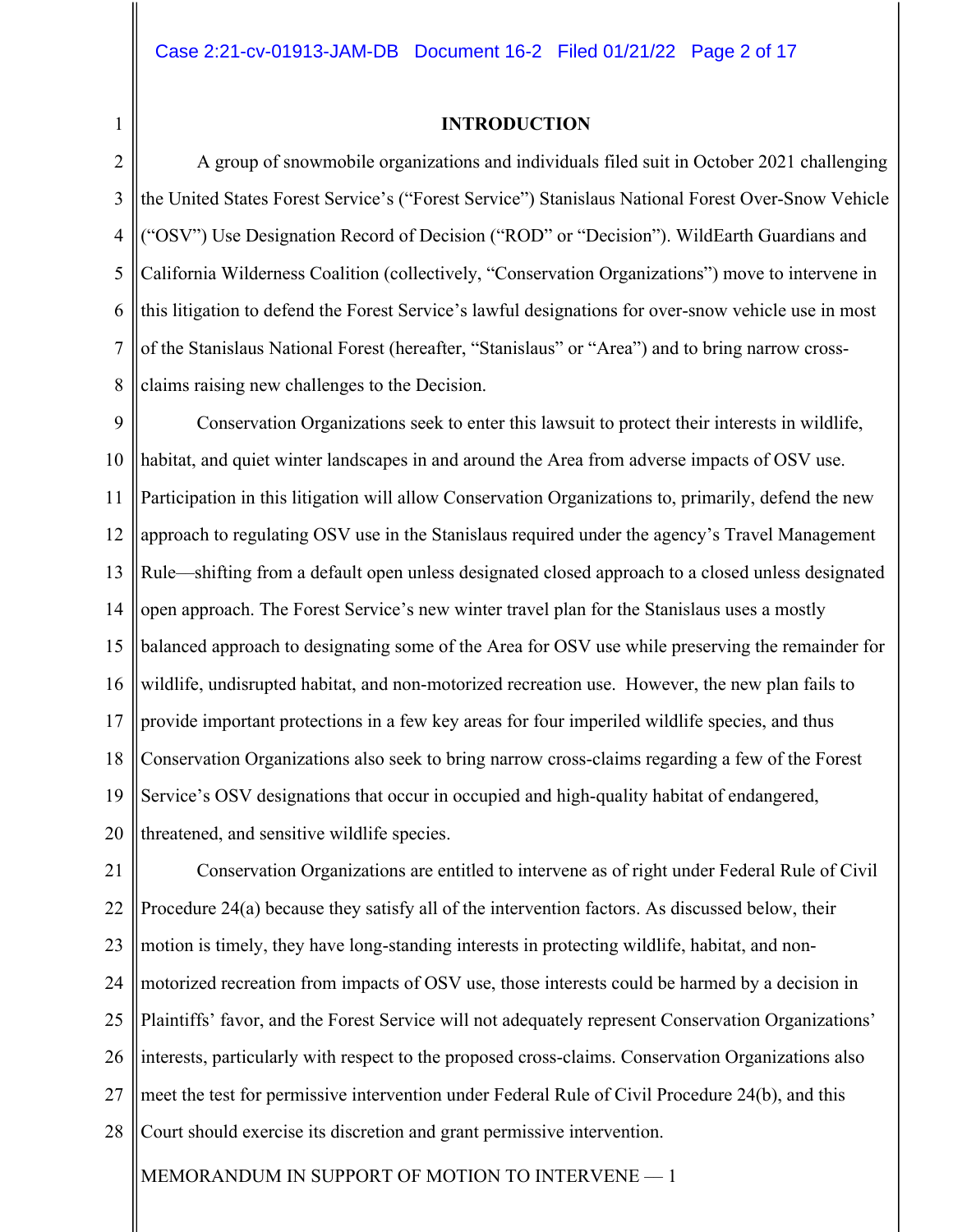#### **BACKGROUND**

## 2

1

## **I. The Stanislaus National Forest**

3 4 5 6 7 8 9 10 11 12 13 The Stanislaus National Forest lies on the western slope of the Sierra Nevada mountain range in Northern California and contains nearly 900,000 acres of vast and varied terrain. Within the forest is the entirety of the Emigrant Wilderness, portions of the Carson-Iceberg Wilderness and the Mokelumne Wilderness, and thousands of acres of Near Natural areas and Proposed Wilderness areas. The Stanislaus provides important habitat for an impressive array of wintering wildlife, including the highly imperiled Sierra Nevada red fox and Pacific marten. And the Sierra Crest within the forest serves as an important corridor for a variety of wildlife. Bordered by Lake Tahoe and Yosemite National Park and a short drive from major metropolitan areas, the Stanislaus National Forest also offers popular recreation opportunities within its boundaries, including a portion of the Pacific Crest National Scenic Trail. Furthermore, it is a popular destination for winter recreation, including backcountry skiing, snowshoeing, and snowmobiling.

14 15 16 17 18 19 20 21 22 23 24 OSVs adversely impact wildlife and wildlife habitat in a number of ways: they can cause animals to experience physiological responses such as increased heart rate and elevated stress level at a time when food and energy are already at low levels; they can collide with wildlife, thereby injuring or killing them; they can cause behavior responses such as displacement and avoidance of habitat disrupted by OSVs; they can compact snow and destroy habitat for animals that live under the snow; they can create trails that facilitate intrusion of competing or predatory animals; and their air and liquid emissions can get trapped in snowpack and degrade riparian areas during snowmelt. In addition, noise from OSV engines shatters the silence of winter landscapes, disrupting the solitude that human-powered recreationists seek. OSV use in national forests has increased dramatically in recent years both in amount and geographic range, causing more and more serious problems for wildlife, and increased conflicts with non-motorized recreationists.

25

#### **II. The Forest Service's Legal Duties Under the Travel Management Rule**

26 27 28 In response to the growing use of off-road vehicles on federal lands and the corresponding resource damage, social conflicts, and public safety concerns, Presidents Nixon and Carter issued Executive Orders 11644 and 11989 in 1972 and 1977, respectively, requiring federal land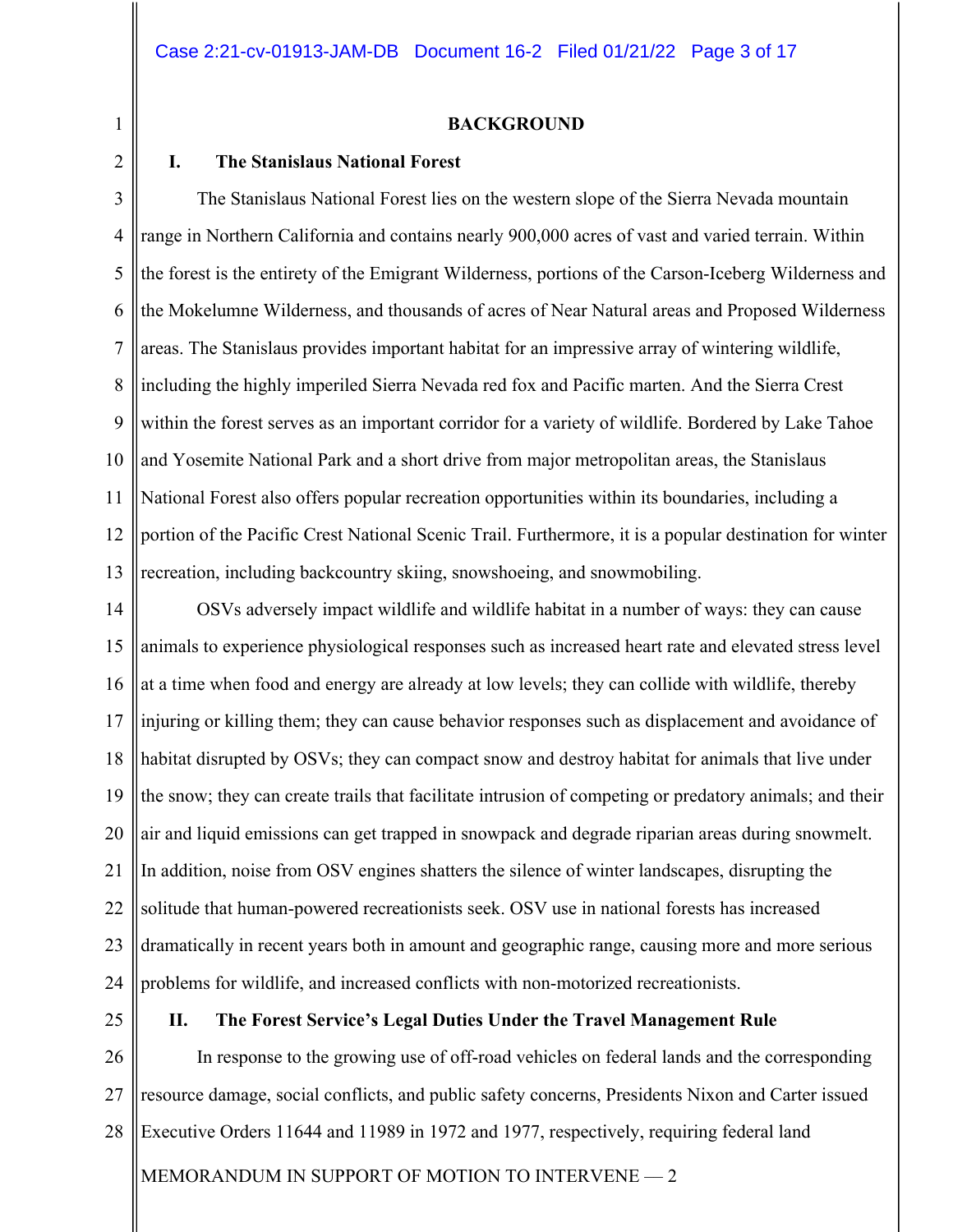#### Case 2:21-cv-01913-JAM-DB Document 16-2 Filed 01/21/22 Page 4 of 17

1 2 3 4 management agencies to plan for motorized use based on protecting resources and other recreation uses. *See* Exec. Order No. 11644, 37 Fed. Reg. 2877 (Feb. 8, 1972), as amended by Exec. Order No. 11989, 42 Fed. Reg. 26959 (May 24, 1977). The Forest Service codified these requirements in subparts B and C of its travel management regulations. 36 C.F.R. §§ 212.55, 212.81(d).

5 6 7 8 9 10 11 12 13 Relevant here, subpart C of the Travel Management Rule requires winter travel management planning for all National Forest lands that receive enough snowfall for OSV use to occur. *Id.* §§ 212.80(a), 212.81. Winter travel plans must designate specific roads, trails, and areas that are open to OSV use, and display those designations on an OSV use map. *Id.* § 212.81(c). OSV use outside the designated system is prohibited. *Id.* §§ 212.80(a), 261.14. When making the use designations, the Forest Service must minimize damage to natural resources, harassment of wildlife and disruption of wildlife habitats, and conflicts with other recreation uses to act consistently with the "minimization criteria" of subpart C. *Id.* §§ 212.55, 212.81(d). The winter travel planning process must undergo public participation. *Id.* §§ 212.52, 212.81(d).

14

#### **III. The 2021 Stanislaus National Forest Over-Snow Vehicle Use Decision**

15 16 17 18 Prior to the 2021 Decision, the Forest Service did not specifically designate areas in the Stanislaus National Forest for OSV use. Instead, OSV use was generally permitted (outside of designated and proposed wilderness areas and Near Natural areas) wherever there was adequate snowfall.

19 20 21 22 23 24 25 26 27 28 Following the 2015 revision of subpart C of the Travel Management Rule, which required the Forest Service to affirmatively designate OSV trails and areas, the Forest Service published a proposed action for scoping. In August 2018, the agency issued a draft Environmental Impact Statement. Conservation Organizations submitted timely comments urging the Forest Service to, *inter alia*, minimize impacts to wintering wildlife, protect non-motorized backcountry areas, and avoid Near Natural areas when locating OSV use designations in the Area. In March 2019 the Forest Service issued a Final Environmental Impact Statement and draft Record of Decision. Again, Conservation Organizations submitted timely objections urging the Forest Service to minimize impacts to wintering wildlife and protect quiet, non-motorized backcountry areas when it designates OSV use in the Area.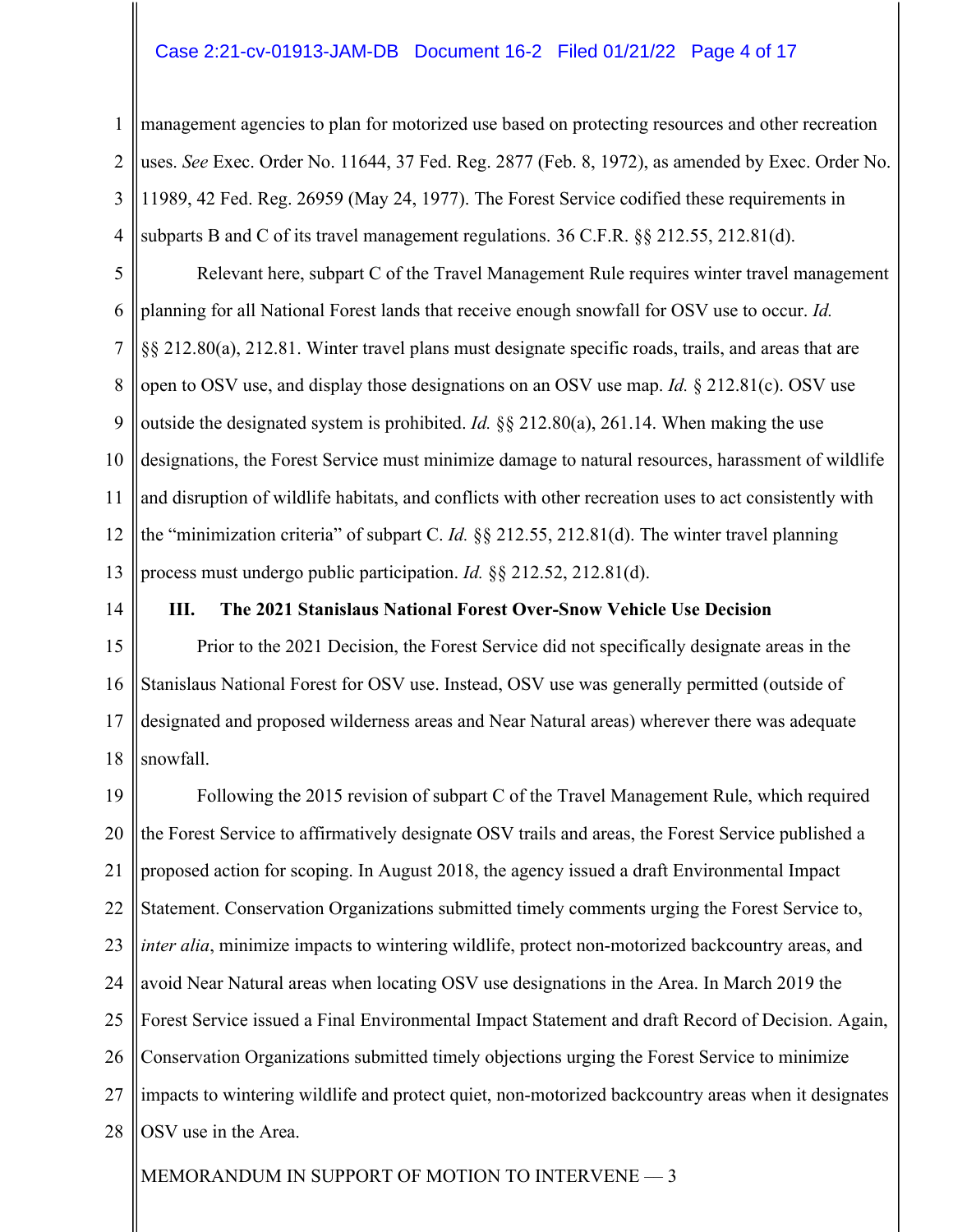## Case 2:21-cv-01913-JAM-DB Document 16-2 Filed 01/21/22 Page 5 of 17

1 2 3 4 On July 13, 2021, the Forest Service issued its Final Record of Decision for Over-Snow Vehicle Travel Management in the Stanislaus National Forest ("Decision"). The Decision designated 119,104 acres for OSV use, 24.7 miles for winter snow grooming, and 58.4 miles of non-groomed OSV trails.

5

# **IV. The Current Litigation**

6 7 8 9 10 11 12 13 14 15 16 On October 10, 2021, Plaintiffs filed a lawsuit in this Court challenging the Forest Service's Decision. *See* Complaint, ECF No. 1. Plaintiffs argue that the Decision is unlawful for five main reasons. First, Plaintiffs argue the Forest Service violated the National Environmental Policy Act ("NEPA") by failing to take a "hard look" at all environmental impacts of the OSV designations. *Id.* ¶¶ 63–66. Second, the Forest Service violated NEPA by failing to meet the purpose and need of the Project. *Id.* ¶¶ 67–72. Third, the Forest Service's decision to remove many high elevation alpine areas from OSV use is inconsistent with the Stanislaus Forest Plan and in violation of the National Forest Management Act ("NFMA"). *Id.* ¶*¶* 73–77. Fourth, the Forest Service's evaluation of effects was not supported by adequate scientific information, in violation of NFMA and NEPA. *Id.* ¶¶ 78– 82. Finally, the Forest Service arbitrarily applied the minimization criteria, in violation of the Travel Management Rule. *Id.* ¶¶ 83–87.

17

18 The Forest Service answered the Complaint on December 27, 2021. Federal Defendants' Answer, ECF No. 13.

19

# **ARGUMENT**

20 21 22 23 24 This Court should grant Conservation Organizations' Motion to Intervene as defendants in this case for two independent reasons. First, Conservation Organizations are entitled to intervene as of right under Federal Rule of Civil Procedure 24(a). Second, regardless of whether Conservation Organizations are entitled to intervene as of right, they should be permitted to intervene under Federal Rule of Civil Procedure 24(b).

25

## **I. Conservation Organizations Are Entitled to Intervene as of Right**

MEMORANDUM IN SUPPORT OF MOTION TO INTERVENE - 4 26 27 28 Conservation Organizations are entitled to intervene in this matter to protect their interests in wildlife, wildlife habitat, and non-motorized winter recreation opportunities in the Stanislaus National Forest. Federal Rule of Civil Procedure 24(a)(2) requires a court to grant intervention as of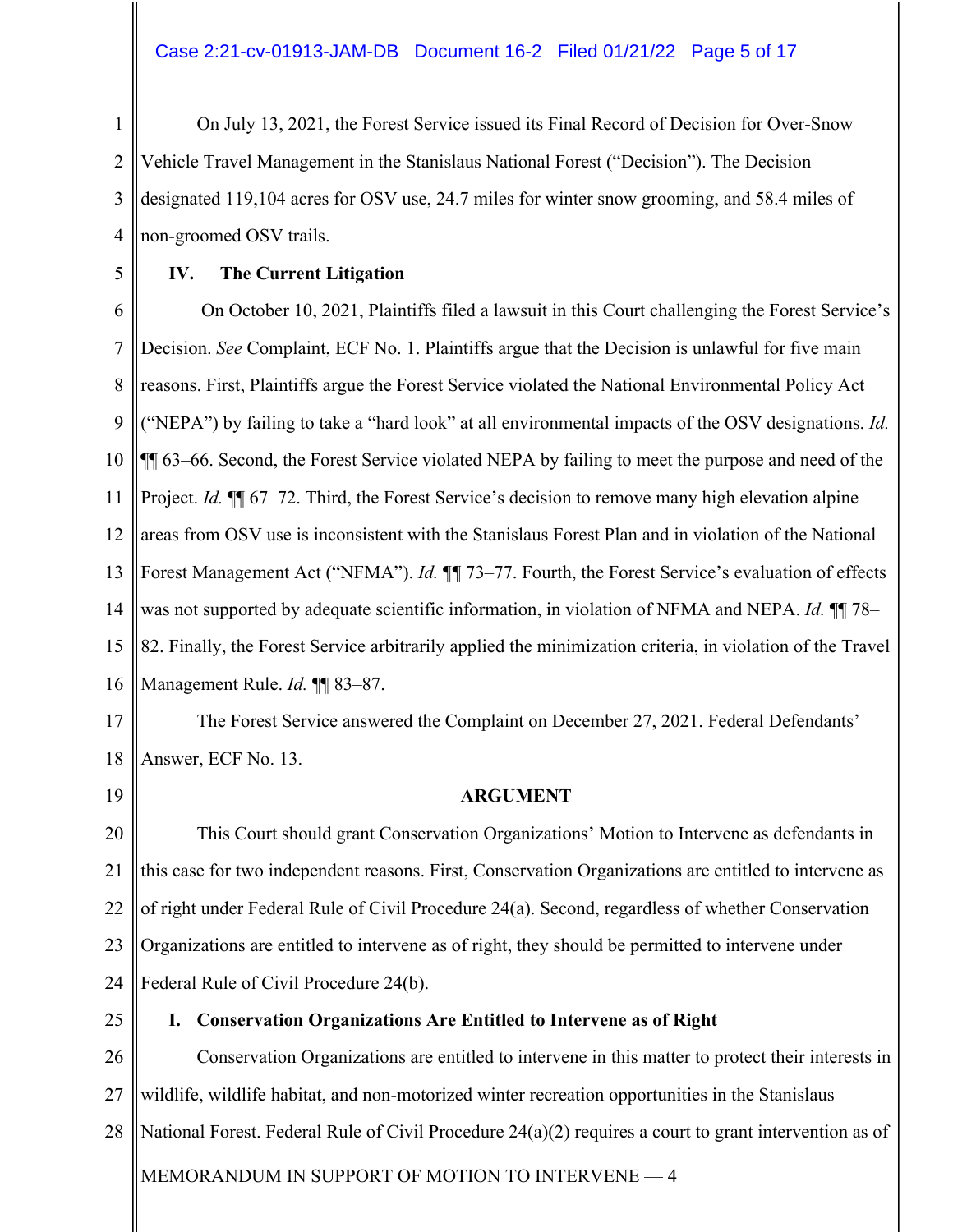## Case 2:21-cv-01913-JAM-DB Document 16-2 Filed 01/21/22 Page 6 of 17

1 2 3 4 5 right to anyone who (1) submits a timely motion to intervene, (2) "claims an interest relating to the property or transaction that is the subject of the action," (3) is so situated that disposing of the action may as a practical matter impair or impede [their] ability to protect [their] interest," and (4) is not adequately represented by the existing parties. Fed. R. Civ. P. 24(a)(2); *see also Citizens for Balanced Use v. Mont. Wilderness Ass'n*, 647 F.3d 893, 897 (9th Cir. 2011).

6 7 8 9 10 11 In evaluating whether a proposed intervenor meets those requirements, a court "normally follow[s] practical and equitable considerations and construe[s] the Rule broadly in favor of proposed intervenors," because a "liberal policy in favor of intervention serves both efficient resolution of issues and broadened access to the courts." *Wilderness Soc. v. U.S. Forest Serv.*, 630 F.3d 1173, 1179 (9th Cir. 2011) (en banc) (internal quotation marks and citations omitted). Conservation Organizations meet all of Rule 24(a)(2)'s criteria to intervene as of right in this case.

12

#### **A. This Motion is Timely.**

13 14 15 16 17 18 19 20 21 22 23 Because no substantive motions or rulings have yet occurred in this case, Conservation Organizations' motion is timely. Courts consider three factors to determine whether a motion to intervene is timely: "(1) the stage of the proceeding at which an applicant seeks to intervene; (2) the prejudice to other parties; and (3) the reason for and length of the delay." *Kalbers v. United States Dep't of Just.*, No. 20-56316, 2021 WL 6123196, at \*5 (9th Cir. Dec. 28, 2021) (internal quotation marks and citations omitted). The "second timeliness factor, prejudice to existing parties, is 'the most important consideration in deciding whether a motion for intervention is untimely.'" *W. Watersheds Project v. Haaland*, No. 20-35780, 2022 WL 39845, at \*8 (9th Cir. Jan. 5, 2022) (quoting *Smith v. Los Angeles Unified Sch. Dist.*, 830 F.3d 843, 857 (9th Cir. 2016)). Timeliness is a fact-specific inquiry, "determined by the totality of the circumstances." *Smith*, 830 F.3d at 854; *see also Kalbers*, 2021 WL 6123196, at \*5.

MEMORANDUM IN SUPPORT OF MOTION TO INTERVENE -- 5 24 25 26 27 28 The litigation here is in its early stages. The Court has not yet made any substantive rulings. *See Idaho Farm Bureau Fed'n v. Babbitt*, 58 F.3d 1392, 1397 (9th Cir. 1995) (finding the fact that the intervention motion was filed before any rulings on substantive matters weighed in favor of timeliness). And granting intervention would not cause disruption or delay in the proceedings. In fact, dispositive motions deadlines have not yet been set and a joint status report is due on January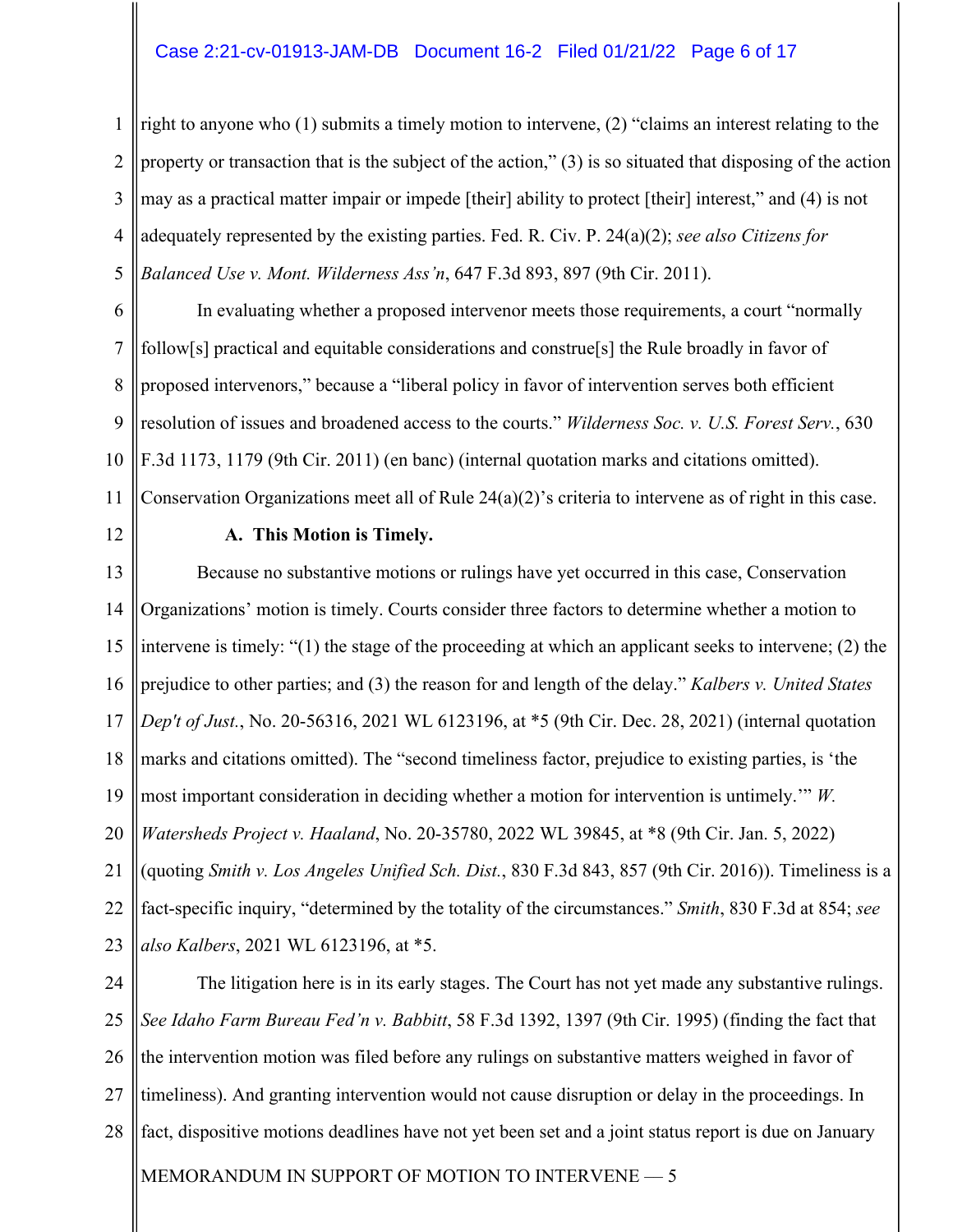1 2 25, 2022. Stipulation and Order, ECF No. 15. Thus, Conservation Organizations' intervention would not prejudice any party.

3 4 5 6 7 8 9 10 11 12 13 Conservation Organizations have not delayed unduly in seeking intervention. Less than four months have passed since Plaintiffs filed their complaint. And the Forest Service filed its answer less than one month ago. The modest delay in the filing of this motion to intervene occurred so Conservation Organizations could adequately evaluate their need to intervene in the matter and to prepare materials for intervention. Additionally, some delay was caused by holiday office closures. Given that the first two timeliness factors weigh in favor of intervention, such a modest delay does not warrant a finding of untimeliness. *See Smith*, 830 F.3d at 861 ("Where . . . both the first and second timeliness factors weigh in favor of intervention, we have found motions to be timely even in the face of . . . delays" substantially longer than a few months); *see also id.* at 862 (noting that the time needed "to organize and gather evidence to support [a] motion[] to intervene" justifies a delay in filing).

14 15 Because this request for intervention is timely, Conservation Organizations meet the first requirement for intervention as of right under Rule 24(a).

- 16
- 17

# **B. Conservation Organizations and Their Members Have Significant Protectable Interests in Preserving the Stanislaus National Forest's Wildlife, Habitat, and Non-Motorized Winter Landscapes.**

MEMORANDUM IN SUPPORT OF MOTION TO INTERVENE -- 6 18 19 20 21 22 23 24 25 26 27 28 Conservation Organizations and their members have significant protectable interests in the winter landscapes affected by the OSV designations at issue in this case, including wildlife, wildlife habitat, roadless backcountry areas, and non-motorized recreation. An applicant for intervention has an interest in an action if  $(1)$  "the interest is protectable under some law" and  $(2)$  "there is a relationship between the legally protected interest and the claims at issue." *Wilderness Soc.*, 630 F.3d at 1176 (internal quotation marks and citation omitted). Whether this requirement is met is a "practical, threshold inquiry, and no specific legal or equitable interest need be established." *Citizens for Balanced Use*, 647 F.3d at 897 (internal quotation marks and citations omitted) (alteration accepted). The protectable interest requirement is "a practical guide to disposing of lawsuits by involving as many apparently concerned persons as is compatible with efficiency and due process." *United States v. City of Los Angeles*, 288 F.3d 391, 398 (9th Cir. 2002) (quoting *Cty.*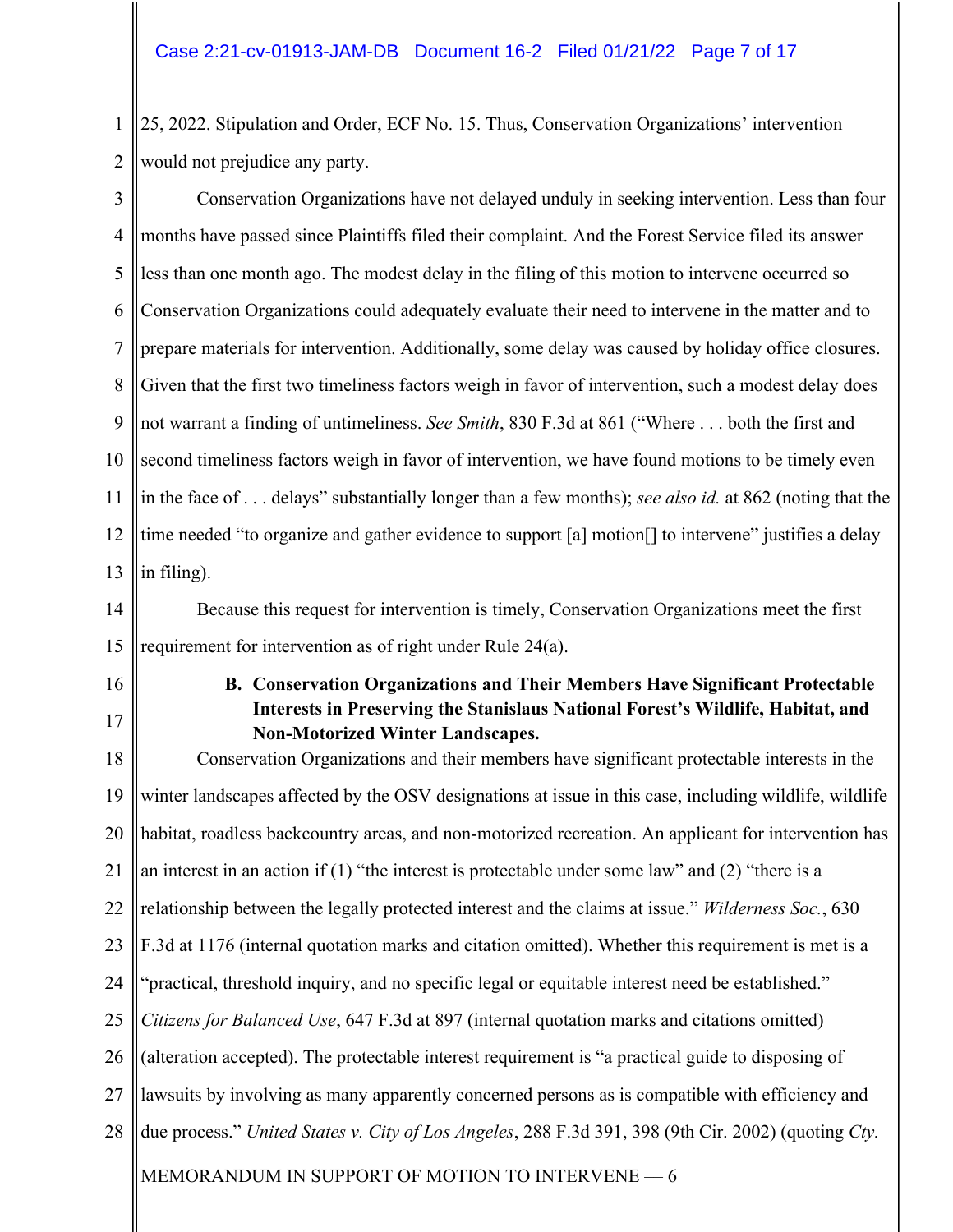1 *of Fresno v. Andrus*, 622 F.2d 436, 438 (9th Cir. 1980)).

2 3 4 5 6 7 8 9 10 11 12 13 14 15 16 17 18 19 20 21 22 23 24 25 Conservation Organizations have well-established, long-standing concerns about harassment to wildlife and disruption of wildlife habitat from winter motorized use in the area. *See* Declaration of Chris Krupp ¶¶ 6, 11, 13–15 (describing WildEarth Guardians' "long history of advocating for the protection of wildlife from harassment and disruption due to winter over-snow vehicle use"); Declaration of Darca Morgan ¶¶ 4, 9–14; Declaration of Steven Evans ¶¶ 4, 10–13. Comments and objections submitted by Conservation Organizations during the Forest Service's decision-making process detailed concerns about harms from motorized use to vulnerable wildlife including the Sierra Nevada red fox, Pacific marten, Sierra Nevada yellow-legged frog, Yosemite toad, and their habitats. Krupp Decl. *[13; Evans Decl. [[15–6. Further, Conservation Organizations' proposed* cross-claims focus on the inadequate protections in a few key habitat areas for these four imperiled species. *See* Proposed Answer and Cross-Claims ¶¶ 38–49. The Ninth Circuit has found an interest in the preservation of wildlife is sufficient to satisfy the requirement for a significant protectable interest. *See Sagebrush Rebellion, Inc. v. Watt*, 713 F.2d 525, 526–28 (9th Cir. 1983) (holding interest in preservation of birds was sufficient for intervention); *State of Idaho v. Freeman*, 625 F.2d 886, 887 (9th Cir. 1980) (organization has right to intervene on behalf of a cause it champions). This interest is legally protectable. *See, e.g.*, 80 Fed. Reg. 4500, 4504 (Jan. 28, 2015) (Travel Management Rule) ("Managers must apply the so-called 'minimization criteria' in [36 C.F.R.] § 212.55 when determining which roads, trails and areas to authorize for OSV use in order to minimize effects on National Forest resources including wildlife"); Endangered Species Act, 16 U.S.C. § 1531(b) ("The purposes of this chapter are to provide a means whereby the ecosystems upon which endangered species and threatened species depend may be conserved . . ."). This interest also directly relates to Plaintiffs' claims challenging the Forest Service's decision not to designate certain areas for OSV use based on wildlife protection. *See* Complaint at ¶¶ 64, 81. Conservation Organizations also have well-established interests in preserving and enjoying

MEMORANDUM IN SUPPORT OF MOTION TO INTERVENE - 7 26 27 28 winter landscapes in the Area for non-motorized purposes, including aesthetic enjoyment of and recreation in quiet, backcountry areas. *See* Krupp Decl. ¶¶ 4, 11, 14; Morgan Decl. ¶¶ 7–9 (explaining that there "is something really special about the lone Jeffrey pines and juniper on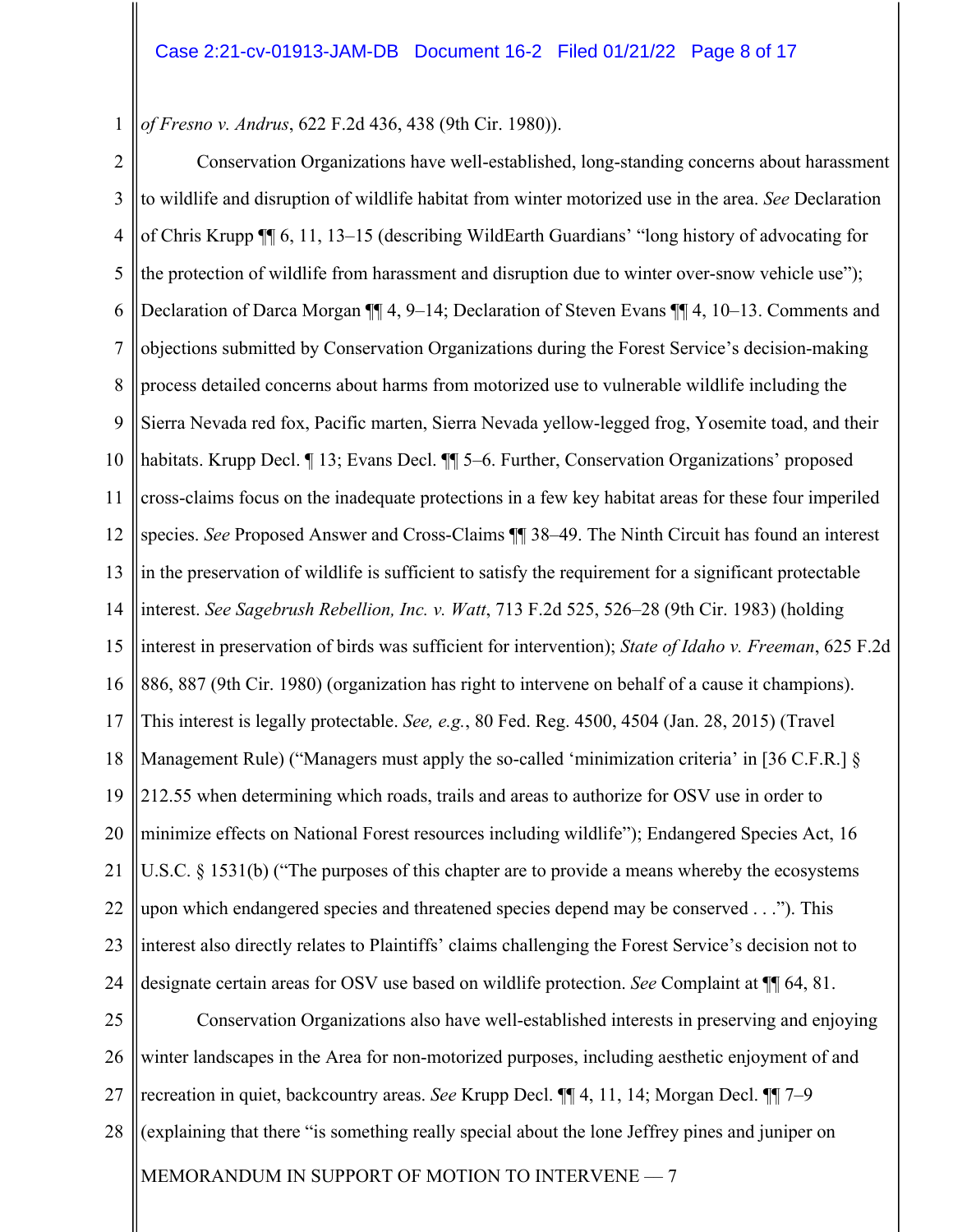## Case 2:21-cv-01913-JAM-DB Document 16-2 Filed 01/21/22 Page 9 of 17

1 2 3 4 5 6 7 8 9 10 11 12 windswept Eagle Pass and open granite landscapes without any sign of human imprint on the natural world"); Evans Decl. ¶¶ 4, 12–15*.* Members of Conservation Organizations use and enjoy the land at issue in this lawsuit and have an interest in maintaining the winter non-motorized designations of Near Natural areas for their future use and enjoyment. *See* Krupp Decl. ¶¶ 4–5, 14; Morgan Decl.  $\P$  4–5, 8–9; Evans Decl.  $\P$  4, 14 (explaining that the impacts of OSV use in Near Natural areas "directly affect[s] the . . . interests of our members, particularly if motorized OSV use expands into sensitive areas that were closed to such use under the Stanislaus Forest Plan."). These interests are also legally protectable. *See, e.g.*, 80 Fed. Reg. at 4500 ("The Forest Service manages winter uses to protect National Forest System (NFS) resources and to provide a range of opportunities for motorized and non-motorized recreation."); Multiple-Use Sustained-Yield Act, 16 U.S.C. § 528 ("It is the policy of the Congress that the national forests are established and shall be administered for outdoor recreation, range, timber, watershed, and wildlife and fish purposes.").

13 14 15 16 17 18 19 20 21 Finally, Conservation Organizations' participation in the administrative process that resulted in the Decision also is an interest sufficient to support intervention as a matter of right. *See Idaho Farm Bureau*, 58 F.3d at 1397 (holding that a "public interest group is entitled as a matter of right to intervene in an action challenging the legality of a measure it has supported"). Conservation Organizations and their members engaged in this winter travel planning process by submitting comments on draft plans and environmental review documents to urge the Forest Service to protect wildlife, habitat, and non-motorized backcountry areas when designating OSV use in the Area. *See*  Krupp Decl. ¶¶ 13–14; Evans Decl. ¶¶ 5–6. This advocacy in favor of some of the OSV restrictions the Forest Service ultimately adopted provides an alternative basis for intervention.

22 23 For all of the above reasons, Conservation Organizations have significant protectable interests in this litigation.

24

**C. Disposition of This Case May Impair or Impede Conservation Organizations' and Their Members' Abilities to Protect Their Interests.**

25 26 27 28 Intervention is necessary for Conservation Organizations and their members to protect their interests in wildlife, wildlife habitat, and quiet natural areas in the Stanislaus National Forest against impairment by this litigation. Rule 24(a) requires that an application for intervention as of right be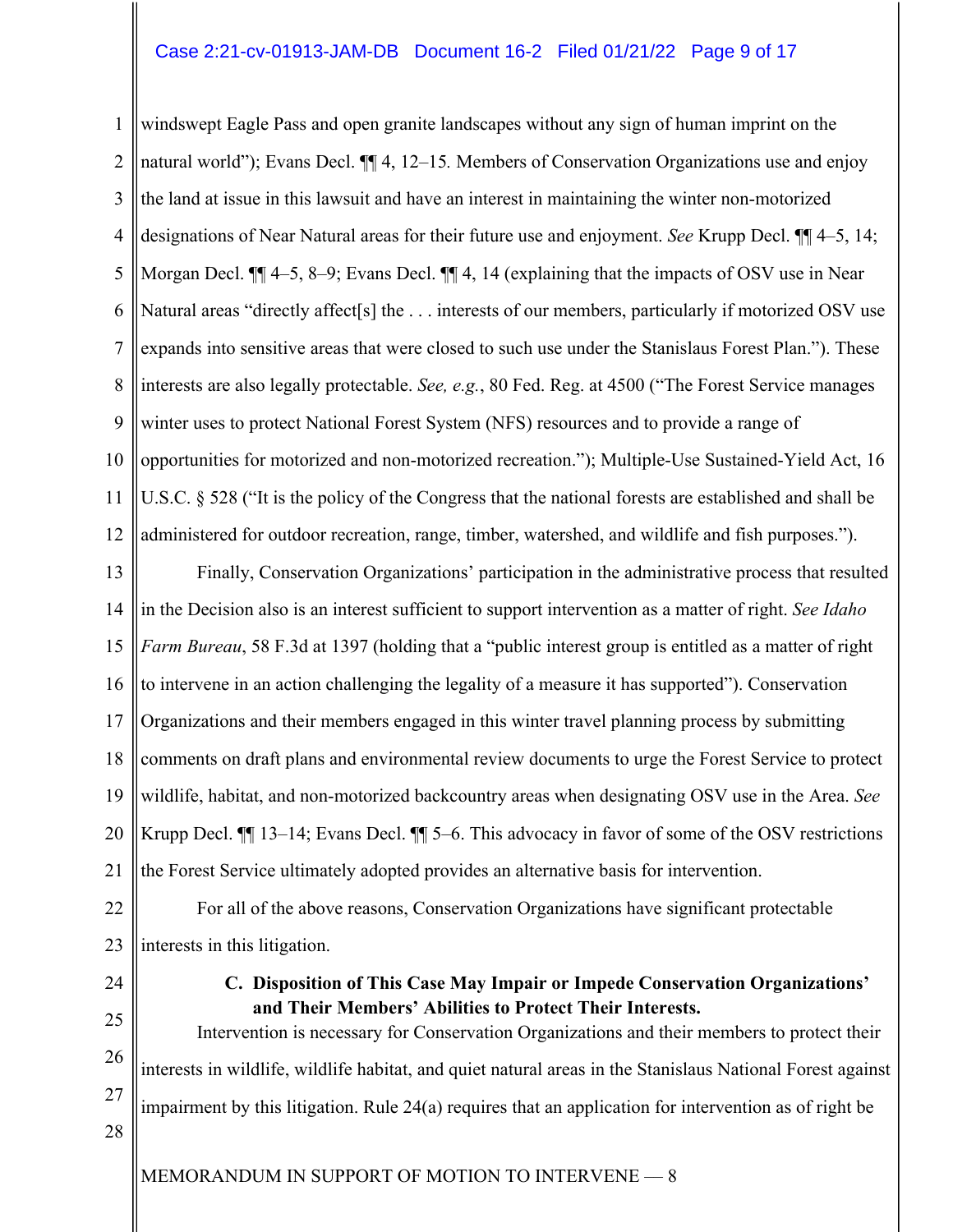#### Case 2:21-cv-01913-JAM-DB Document 16-2 Filed 01/21/22 Page 10 of 17

1 2 3 4 5 6 7 8 "so situated that disposing of the action may as a practical matter impair or impede the [applicants'] ability to protect [their] interest." Fed. R. Civ. P. 24(a)(2). "Rule 24 refers to impairment as a practical matter. Thus, the court is not limited to consequences of a strictly legal nature." *Forest Conservation Council v. U.S. Forest Serv.*, 66 F.3d 1489, 1498 (9th Cir. 1995) (quoting *Nat. Res. Def. Council v. U.S. Nuclear Regul. Comm'n*, 578 F.2d 1341, 1345 (10th Cir. 1978)) (internal quotation marks omitted), *abrogated on other grounds by Wilderness Soc.*, 630 F.3d at 1177–78, 1180. As with the other prongs of the intervention test, the Ninth Circuit interprets this test liberally in favor of intervention. *See, e.g.*, *Sagebrush Rebellion*, 713 F.2d at 527–28.

9 10 11 12 13 14 15 16 17 18 19 20 21 22 23 24 25 26 Plaintiffs' lawsuit, if successful, might impair Conservation Organizations' ability to protect their interests in imperiled winter wildlife, habitat important to the survival and recovery of that wildlife, and quiet natural areas important for aesthetic and recreation enjoyment in the Area. Plaintiffs seek an order that declares unlawful and sets asides the Forest Service's Decision. *See*  Complaint at 21. That relief, if granted, may allow OSV use to return to wildlife habitat and winter landscapes that are now protected under the Decision. The increased allowance of OSV use in the Area would harm Conservation Organizations and their members in at least two major ways: first, Conservation Organizations and their members would be harmed by OSV use that harasses winter wildlife and disrupts wildlife habitat important to those species' survival, *see* Krupp Decl. ¶¶ 6–10, 14–15; Morgan Decl. ¶¶ 8–14, 16–17; Evans Decl. ¶¶ 10–11, 13; second, increased allowance of OSV use would curtail the ability of Conservation Organizations' members to enjoy solitude and peaceful non-motorized winter recreation in the Area, *see* Krupp Decl. ¶ 11, 14; Morgan Decl. ¶ 9; Evans Decl. ¶¶ 12–13. Thus, Plaintiffs' possible success in this case threatens to impair Conservation Organizations' ability to protect their interests in wildlife, wildlife habitat, and quiet natural areas. *See Citizens for Balanced Use*, 647 F.3d at 898 ("If [the plaintiff] prevails in this case and succeeds in enjoining enforcement of the restrictions . . . that limit motorized and mechanized use in the Study Area, Applicants' interest in conserving and enjoying wilderness in the Study Area may, as a practical matter, be impaired.").

MEMORANDUM IN SUPPORT OF MOTION TO INTERVENE - 9 27 28 Additionally, if Plaintiffs were to prevail in this case, the Forest Service might, on remand, adopt a different Travel Plan that is less protective of wildlife, wildlife habitat, and Near Natural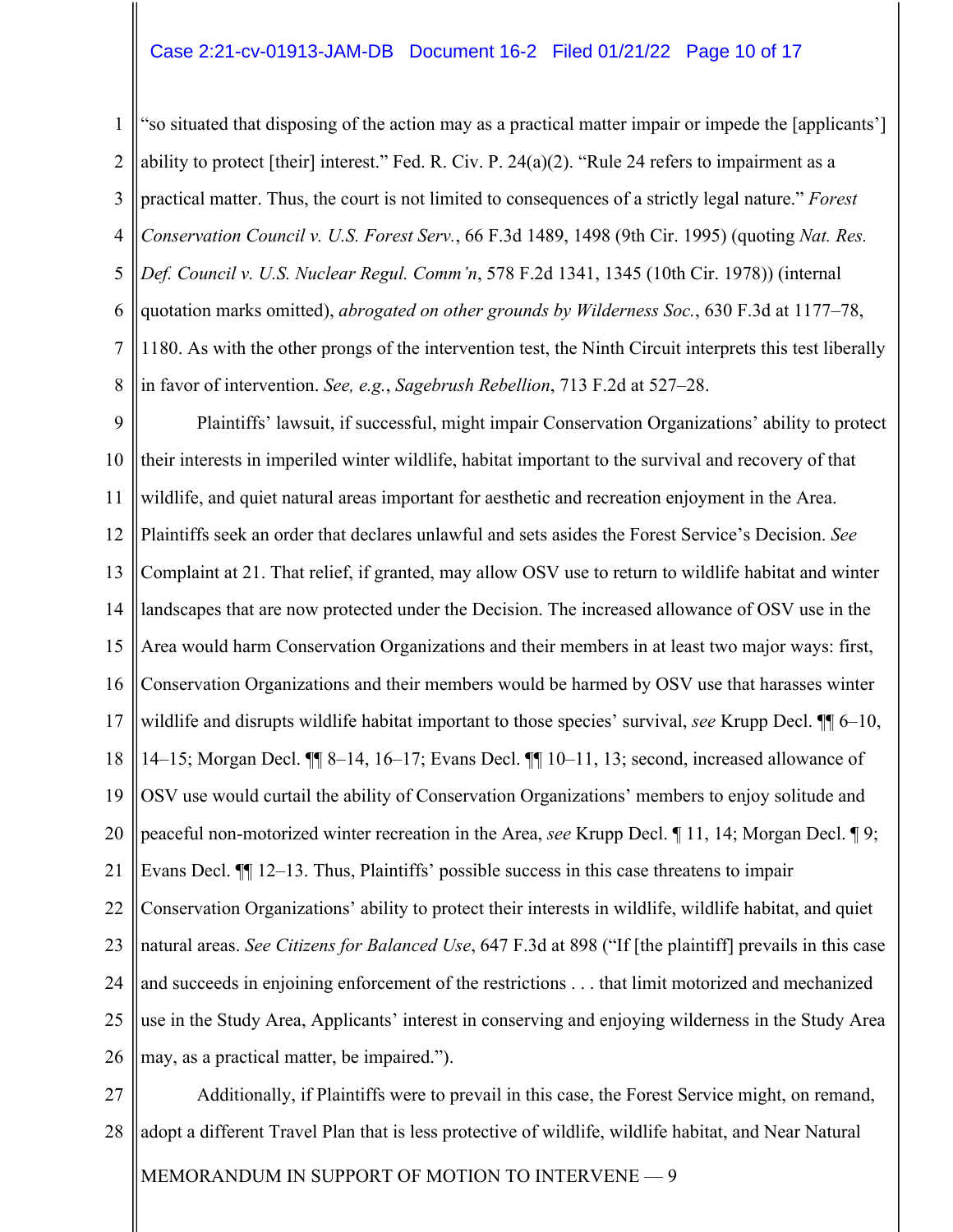## Case 2:21-cv-01913-JAM-DB Document 16-2 Filed 01/21/22 Page 11 of 17

1 2 3 4 5 6 7 8 9 10 11 12 13 14 areas. And Conservation Organizations wish to assert their own challenges to portions of the Decision that are not protective enough of key wildlife habitat for four imperiled wildlife species. Allowing intervention would allow the court to efficiently resolve all challenges to the Forest Service's Decision in one case. Otherwise, the resolution of Plaintiffs' case either way may negatively affect Conservation Organizations' interests and likely force Conservation Organizations to initiate new litigation. This by itself is sufficient to satisfy the "impairment" prong of Rule 24(a). *See Citizens for Balanced Use*, 647 F.3d at 900 ("We stress that intervention of right does not require an absolute certainty that a party's interests will be impaired . . . . Rule 24(a) is invoked when the disposition of the action 'may' practically impair a party's ability to protect their interest in the subject matter of the litigation . . . .") (quoting Fed. R. Civ. P. 24(a)(2)); *see also Fund for Animals, Inc. v. Norton*, 322 F.3d 728, 735 (D.C. Cir. 2003) (noting that, "[r]egardless of whether the [proposed intervenor] could reverse an unfavorable ruling by bringing a separate lawsuit, there is no question that the task of reestablishing the status quo if the [plaintiff] succeeds in this case will be difficult and burdensome," thus warranting intervention).

15 16 Resolving this litigation without Conservation Organizations may impair their interests, so the third prong of the Rule 24(a) test for intervention as of right is satisfied.

17

# **D. The Existing Parties May Not Adequately Represent the Interests of Conservation Organizations and Their Members.**

18 19 20 21 22 23 24 25 26 27 28 None of the existing parties adequately represent the interests of Conservation Organizations, so the fourth and final Rule 24(a) requirement is met and Conservation Organizations are entitled to intervene as of right. "The burden of showing inadequacy of representation is 'minimal' and satisfied if the applicant can demonstrate that representation of its interests 'may be' inadequate." *Citizens for Balanced Use*, 647 F.3d at 898 (quoting *Arakaki v. Cayetano*, 324 F.3d 1078, 1086 (9th Cir. 2003)). Courts consider three factors when assessing whether a proposed intervenor's interests are adequately represented by existing parties: "(1) whether the interest of a present party is such that it will undoubtedly make all of a proposed intervenor's arguments; (2) whether the present party is capable and willing to make such arguments; and (3) whether a proposed intervenor would offer any necessary elements to the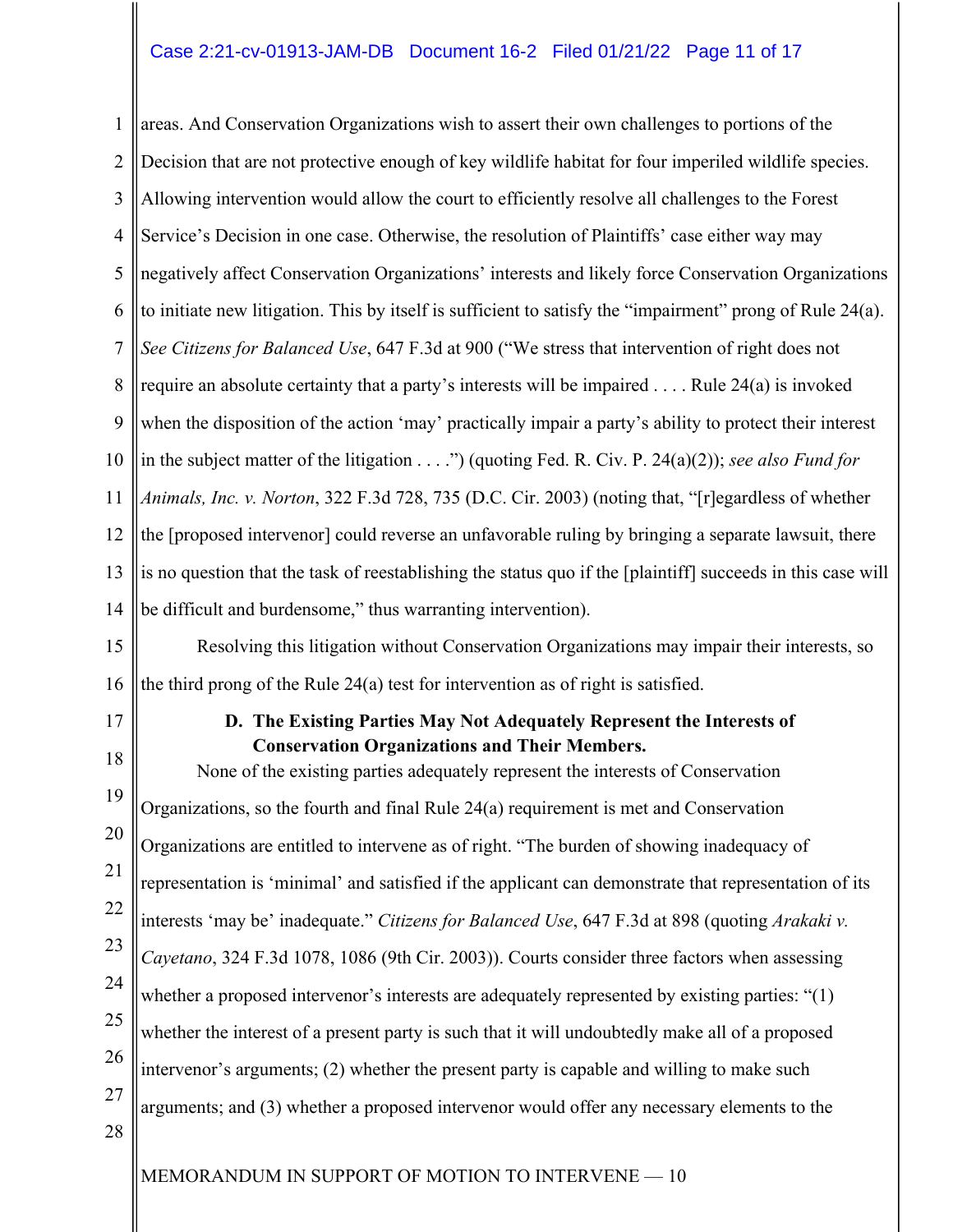## Case 2:21-cv-01913-JAM-DB Document 16-2 Filed 01/21/22 Page 12 of 17

1 2 3 4 5 6 7 8 9 proceeding that other parties would neglect." *Id.* (quoting *Arakaki*, 324 F.3d at 1086). "The most important factor in assessing the adequacy of representation is how the interest compares with the interests of existing parties." *Id.* (internal quotation marks and citation omitted). "If an applicant for intervention and an existing party share the same ultimate objective, a presumption of adequacy of representation arises. To rebut the presumption, an applicant must make a compelling showing of inadequacy of representation." *Id.* (internal quotation marks and citation omitted). An applicant makes a compelling showing of inadequacy by establishing that the existing parties "will not undoubtedly make all of the proposed intervenor's arguments." *W. Watersheds Project*, 2022 WL 39845, at \*10 (internal quotation marks and citation omitted) (alteration accepted).

10 11 12 13 14 15 Plaintiffs cannot adequately represent Conservation Organizations' interests. In fact, Plaintiffs' interests are directly at odds with Conservation Organizations' interests: Plaintiffs want to reverse the Decision in its entirety, and Conservation Organizations want the majority of the Decision to remain in place. Additionally, Conservation Organizations' narrow cross-claims will allege that the Forest Service allowed too much OSV use in occupied and high-quality habitat of imperiled wildlife species––thus their cross-claims are also directly adverse to Plaintiffs' interests.

16 17 18 19 20 The Forest Service also cannot adequately represent Conservation Organizations' interests for three main reasons. First, the Forest Service's history of prioritizing the protection of quiet winter landscapes from OSV use has been done "reluctantly [and] in response to successful litigation by" other conservation groups,<sup>1</sup> which suggests that it may not adequately represent the interests of Conservation Organizations in this case. *Citizens for Balanced Use*, 647 F.3d at 900.

21 22 23 24 25 Second, the Forest Service may not adequately represent Conservation Organizations' interests in this case because those interests are far narrower than the Forest Service's interests. *Arakaki*, 324 F.3d at 1087. Due to the agency's diverse responsibilities and obligations under the statutes implicated in this case, the "Forest Service is required to represent a broader view than the more narrow, parochial interest of" Conservation Organizations and their members. *Forest* 

26

27

MEMORANDUM IN SUPPORT OF MOTION TO INTERVENE - 11 28 <sup>1</sup> *See, e.g.*, *Winter Wildlands All. v. U.S. Forest Serv.*, No. 1:11-CV-586-REB, 2013 WL 1319598, at \*14 (D. Idaho Mar. 29, 2013) (finding unlawful the OSV exemption in subpart C of the 2005 Travel Management Rule and ordering the Forest Service to issue a new rule).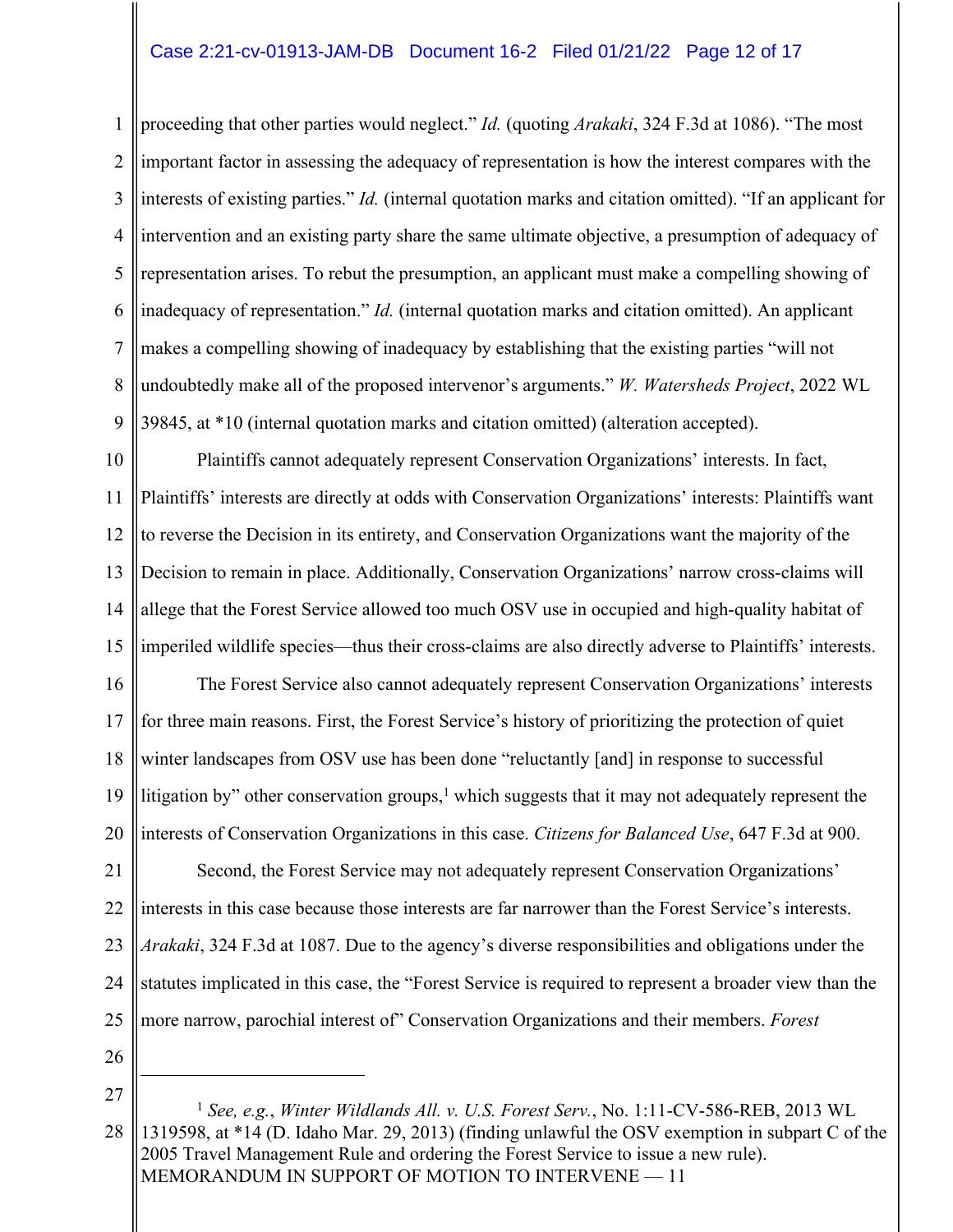## Case 2:21-cv-01913-JAM-DB Document 16-2 Filed 01/21/22 Page 13 of 17

1 2 3 4 5 6 7 8 9 10 11 12 13 14 15 16 17 *Conservation Council*, 66 F.3d at 1499. For example, the Forest Service is responsible for balancing public and private interests and managing for multiple uses of the forest under various laws, including the Multiple-Use Sustained Yield Act, 16 U.S.C. § 528 *et seq.*, NFMA, 16 U.S.C. § 1600 *et seq.*, and the Travel Management Rule, 36 C.F.R. Part 212. In contrast, Conservation Organizations' and their members' interests focus more narrowly on protecting imperiled wildlife, winter wildlife habitat, and backcountry areas that provide quiet and solitude. <sup>2</sup> *See* Krupp Decl. ¶ 16 ("WildEarth Guardians' particular interests in protecting wildlife and wildlife habitat are not the same as Defendants' much broader interests that reflect a need to consider wide ranging uses of the forest under its own multiple-use mandate."). Due to the Conservation Organizations' more focused interest in wildlife, habitat, and non-motorized natural areas, they will provide different information to the Court and contribute unique perspectives to the arguments and proceedings in this case to further those interest. *See Sw. Ctr. for Biological Diversity v. Berg*, 268 F.3d 810, 823–24 (9th Cir. 2001); *see also W. Watersheds Project*, 2022 WL 39845, at \*10 (overturning denial of intervention based on, *inter alia*, inadequate representation, because the proposed intervenor "identified several colorable arguments" that were not raised by existing parties, even though the proposed intervenor was a member of the existing party trade group and shared the same ultimate objective as the trade group).

18 19 20 Finally, Conservation Organizations seek to bring cross-claims that raise new challenges to the lawfulness of the Forest Service's Decision. As explained above, those cross-claims will be directly adverse to both the Forest Service and Plaintiffs' interests.

21 22 23 Because Conservation Organizations' interests will not be adequately represented by either Plaintiffs or the Forest Service, the fourth requirement of Rule 24(a) is satisfied and Conservation Organizations are entitled to intervene to represent and protect their specific interests.

24

25 26  $2$  Given this mismatch in interests, there is no presumption of adequate representation in this case based on either the Forest Service's status as a governmental entity or the existence of an "ultimate objective" shared by the Forest Service and Conservation Organizations. *See Citizens*

<sup>27</sup> *for Balanced Use*, 647 F.3d at 898 (discussing how a presumption of adequate representation arises when "the government is acting on behalf of a constituency that it represents" or if the

<sup>28</sup> proposed intervenor and an existing party share the same ultimate objective (internal quotation marks and citation omitted).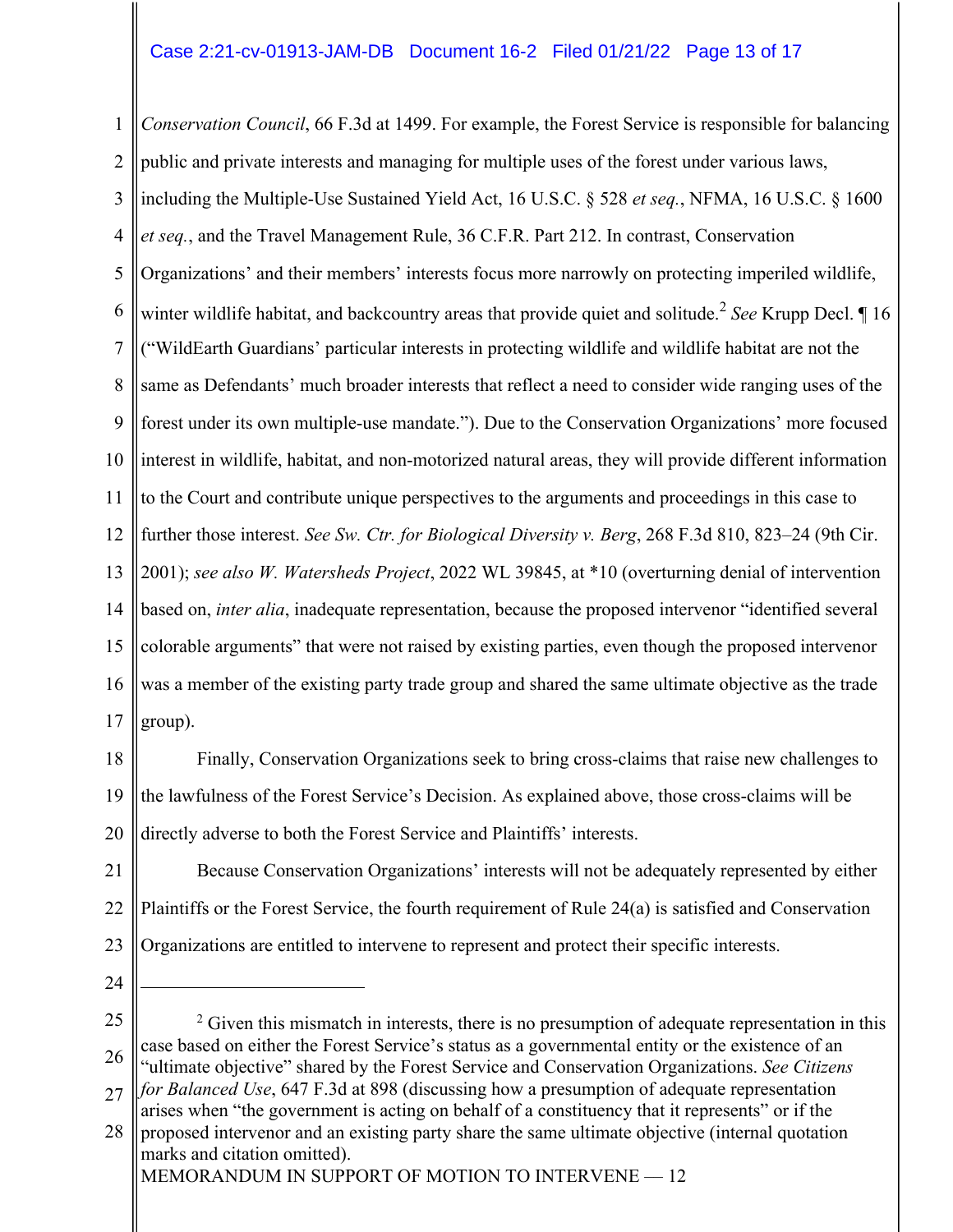#### **II. Alternatively, Conservation Organizations Should Be Granted Permissive Intervention**

2 3 4 5 6 7 8 9 10 11 12 13 14 15 16 17 18 Regardless of whether Conservation Organizations meet the requirements for intervention as of right, they meet the requirements for permissive intervention under Federal Rule of Civil Procedure 24(b) and should be allowed to intervene under that rule. Rule 24(b) allows a court to "permit anyone to intervene who[] . . . has a claim or defense that shares with the main action a common question of law or fact." Fed. R. Civ. P. 24(b)(1)(B). Permissive intervention may be granted when a proposed intervenor (1) demonstrates an independent ground for jurisdiction, (2) files a timely motion, and (3) presents a claim or defense that shares a common question of law or fact with the main action. *Blum v. Merrill Lynch Pierce Fenner & Smith Inc.*, 712 F.3d 1349, 1353 (9th Cir. 2013). In deciding whether to exercise its discretion to grant permissive intervention, a court should consider several factors, including "the nature and extent of the intervenors' interest, their standing to raise relevant legal issues, . . . whether the intervenors' interests are adequately represented by other parties, . . . and whether parties seeking intervention will significantly contribute to full development of the underlying factual issues in the suit and to the just and equitable adjudication of the legal questions presented." *Spangler v. Pasadena City Bd. of Educ.*, 552 F.2d 1326, 1329 (9th Cir. 1977) (footnotes omitted). A court must also consider whether "intervention will unduly delay the main action or will unfairly prejudice the existing parties." *Donnelly v. Glickman*, 159 F.3d 405, 412 (9th Cir. 1998); Fed. R. Civ. P. 24(b)(3).

19

1

#### **A. The Threshold Requirements for Permissive Intervention Are Met.**

MEMORANDUM IN SUPPORT OF MOTION TO INTERVENE - 13 20 21 22 23 24 25 26 27 28 Conservation Organizations meet all of the threshold requirements for permissive intervention. First, this case satisfies the "independent jurisdictional" requirement, because all of Conservation Organizations' cross-claims rely on the same federal statutes as the original Plaintiffs. *Compare* Proposed Answer and Cross-Claims ¶¶ 38–49 *with* Complaint ¶¶ 63–87. *See also Freedom from Religion Found., Inc. v. Geithner*, 644 F.3d 836, 844 (9th Cir. 2011) ("The jurisdictional requirement, therefore, prevents the enlargement of federal jurisdiction in [federalquestion] cases only where a proposed intervenor seeks to bring new state-law claims."); *id.*  (quoting 7C Charles Alan Wright, Arthur R. Miller & Mary Kay Kane, Federal Practice & Procedure § 1917 (3d ed. 2010)). Second, as explained above in the context of intervention as of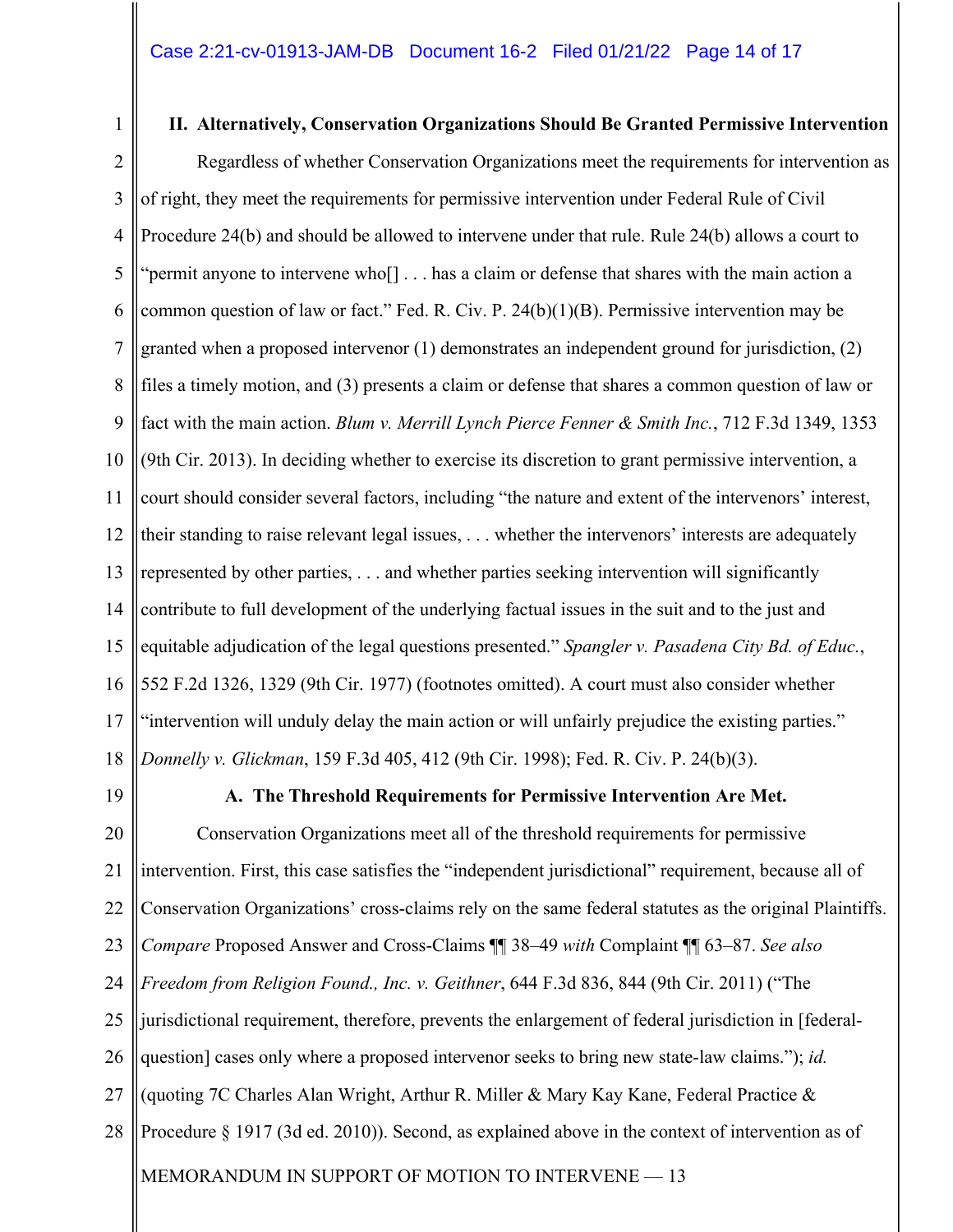#### Case 2:21-cv-01913-JAM-DB Document 16-2 Filed 01/21/22 Page 15 of 17

1 2 3 4 5 6 7 8 right, Conservation Organizations' intervention is timely. Finally, Conservation Organizations intend to respond directly to Plaintiffs' challenges to the lawfulness of the Forest Service's Decision as well as to raise new challenges to the Decision and therefore will address questions of law and fact in common with those raised in Plaintiff's complaint. *See Kootenai Tribe of Idaho v. Veneman*, 313 F.3d 1094, 1108 (9th Cir. 2002) ("[A]ll that is necessary for permissive intervention is that intervenor's 'claim or defense and the main action have a question of law or fact in common'") (quoting Fed. R. Civ. P. 24(b)), *abrogated on other grounds by Wilderness Soc.*, 630 F.3d at 1177– 78, 1180.

9

#### **B. This Court Should Exercise Its Discretion and Allow Intervention.**

10 11 12 13 14 15 16 17 18 19 20 21 22 23 24 25 26 27 28 This Court should allow Conservation Organizations to intervene in this case due to (1) their long-standing interests in wildlife, habitat, and non-motorized, quiet recreation in the Area; (2) their history of litigation and participation in the administrative processes to protect those interests; (3) the risk that none of the existing parties will adequately represent Conservation Organizations' interests; and (4) judicial efficiency. As discussed above in the context of intervention as of right, Conservation Organizations have concerns about harassment to wildlife and disruption of wildlife habitat from winter motorized use in the Area, as well as interests in preserving and enjoying winter landscapes in the Area for non-motorized recreation. The "nature and extent" of those interests counsels in favor of granting intervention. *Spangler*, 552 F.2d at 1329. Also in favor of granting intervention is the fact that Conservation Organizations have developed a deep familiarity with the factual and legal issues involved in this case through litigating several cases involving similar issues and participating in the administrative decision-making process in this matter. That familiarity will allow Conservation Organizations to "significantly contribute to full development of the underlying factual issues . . . and to the just and equitable adjudication of the legal questions presented" by this case. *Id.* Intervention should also be granted because of the risk that none of the existing parties will adequately represent Conservation Organizations' interests. Finally, because Conservation Organizations seek to raise new challenges to the exact Forest Service Decision challenged by Plaintiffs, judicial efficiency favors granting intervention so these related issues can all be litigated together.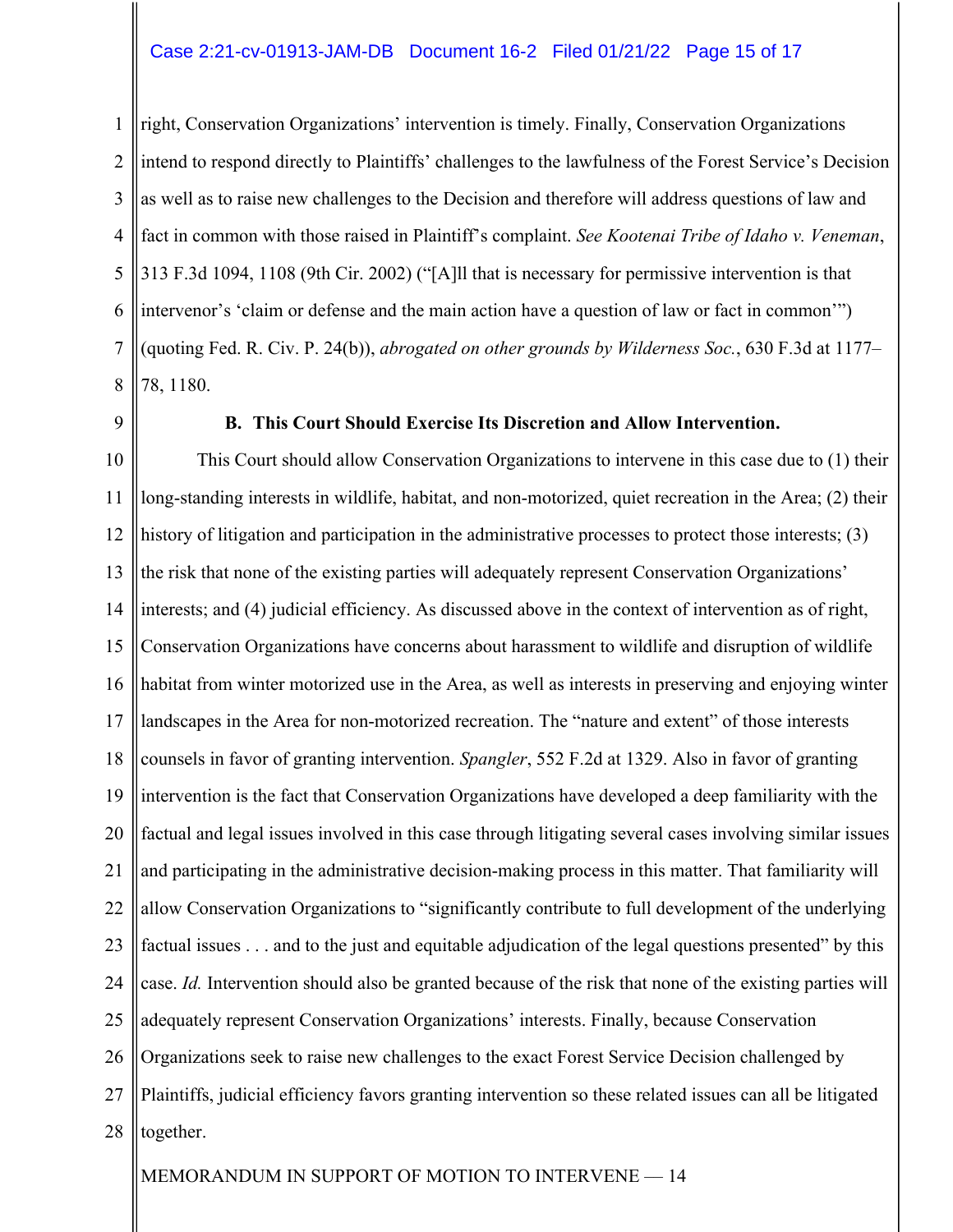# Case 2:21-cv-01913-JAM-DB Document 16-2 Filed 01/21/22 Page 16 of 17

| $\mathbf{1}$   | Granting intervention to Conservation Organizations will neither "unduly delay or prejudice              |  |  |  |  |
|----------------|----------------------------------------------------------------------------------------------------------|--|--|--|--|
| $\overline{2}$ | adjudication of the original parties' rights." Fed. R. Civ. P. 24(b)(3). As discussed earlier with       |  |  |  |  |
| 3              | respect to timeliness in the context of intervention as of right, there have been no substantive rulings |  |  |  |  |
| $\overline{4}$ | in this case, and the parties have yet to set a briefing schedule. Given those facts, there is no threat |  |  |  |  |
| 5              | of prejudice or delay that counsels against intervention.                                                |  |  |  |  |
| 6              | Given the significant interests of Conservation Organizations in the issues involved in this             |  |  |  |  |
| $\overline{7}$ | case, Conservation Organizations' history with those issues, and the early stage of the litigation, this |  |  |  |  |
| 8              | Court should exercise its discretion to allow permissive intervention under Rule 24(b).                  |  |  |  |  |
| 9              | <b>CONCLUSION</b>                                                                                        |  |  |  |  |
| 10             | For the foregoing reasons, this Court should grant Conservation Organizations' Motion to                 |  |  |  |  |
| 11             | Intervene.                                                                                               |  |  |  |  |
| 12             |                                                                                                          |  |  |  |  |
| 13             |                                                                                                          |  |  |  |  |
| 14             | Dated: January 21, 2022<br>Respectfully submitted,                                                       |  |  |  |  |
| 15             | /s/ Jessica L. Blome                                                                                     |  |  |  |  |
| 16             | Jessica L. Blome (CSB # 314898)                                                                          |  |  |  |  |
| 17             | <b>GREENFIRE LAW, PC</b><br>P.O. Box 8055                                                                |  |  |  |  |
| 18             | Berkeley, CA 94707                                                                                       |  |  |  |  |
| 19             | $(510)$ 900-9502 ext. 5<br>jblome@greenfirelaw.com                                                       |  |  |  |  |
| 20             | /s/ Lauren M. Rule                                                                                       |  |  |  |  |
|                | Lauren M. Rule (OSB $\#$ 015174)                                                                         |  |  |  |  |
| 21             | pro hac vice pending                                                                                     |  |  |  |  |
| 22             | ADVOCATES FOR THE WEST<br>3701 SE Milwaukie Ave, Suite B                                                 |  |  |  |  |
| 23             | Portland, OR 97202                                                                                       |  |  |  |  |
| 24             | $(503)$ 914-6388                                                                                         |  |  |  |  |
| 25             | lrule@advocateswest.org                                                                                  |  |  |  |  |
| 26             | Attorneys for Defendant-Intervenor<br><b>Applicants</b>                                                  |  |  |  |  |
| 27             |                                                                                                          |  |  |  |  |
| 28             |                                                                                                          |  |  |  |  |
|                | MEMORANDUM IN SUPPORT OF MOTION TO INTERVENE - 15                                                        |  |  |  |  |
|                |                                                                                                          |  |  |  |  |